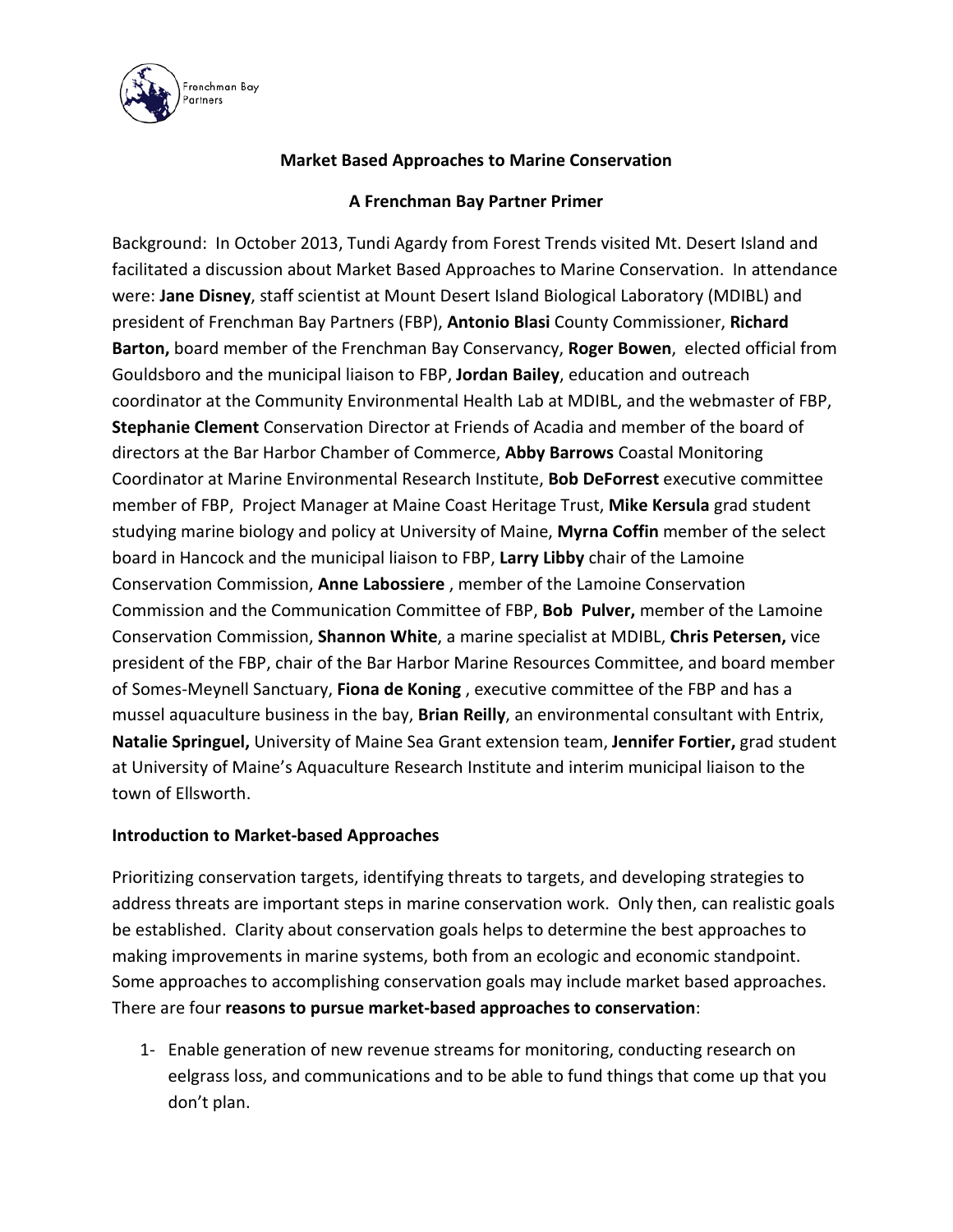

- 2- Engage stakeholder sectors that wouldn't be engaged otherwise. Typically, the state is in charge of conservation and engages NGOs but the private sector is left out. This is a good way to engage those who benefit from the natural systems' ecosystem services.
- 3- Accomplish marine conservation at a local scale, which is best supported by local scale investment (of time or money).
- 4- Help people recognize the intrinsic value of the ecosystem services that are benefitting all sectors of society.

## **Market Based Approaches Toolbox**

Seven tools have been identified that may be useful in marine conservation work. Some examples of how these tools have been applied are provided below:

- 1- **Setting up a trust fund.** This is the most common tool. It is a public-private partnership that generates set revenue that people can rely on. Usually a grant is obtained for funding conservation and an account established which covers conservation costs. At other times, a philanthropic gift is made that funds conservation projects. This is an oldfashioned method. Most recent analyses have questioned how effective this method is in accomplishing long term conservation goals. This approach can be ineffective. These funds are generated because someone has goodwill. There isn't a lot of buy-in by the people who are executing what is happening or the people affected by the conservation measures. Often, those affected by conservation measures are not thinking about replenishing or expanding funds. Trust funds are good for generating money, not for empowering parts of society who have not taken part in the planning or generating the good will. Most conservation groups are looking for more innovative approaches.
- 2- **Certification schemes**. About five years after the sustainable forestry movement, the Marine Stewardship Council (MSC) developed a fisheries label. Usually certification schemes have to do with marketed resources or commodities. Many certification schemes exist today and that is diminishing the power of the certification system and confusing consumers. What does it mean to have a seal of approval, or that something was "sustainably harvested"?

**Example:** There is a small-scale, artisanal spiny-lobster fishery in the Gulf of California. Money was needed to figure out priority areas and quota levels in order to keep the fishery sustainable. Money was needed to answer scientific questions about the fishery. Harvesters paid for the certification. With certification, harvesters were able to get a significant premium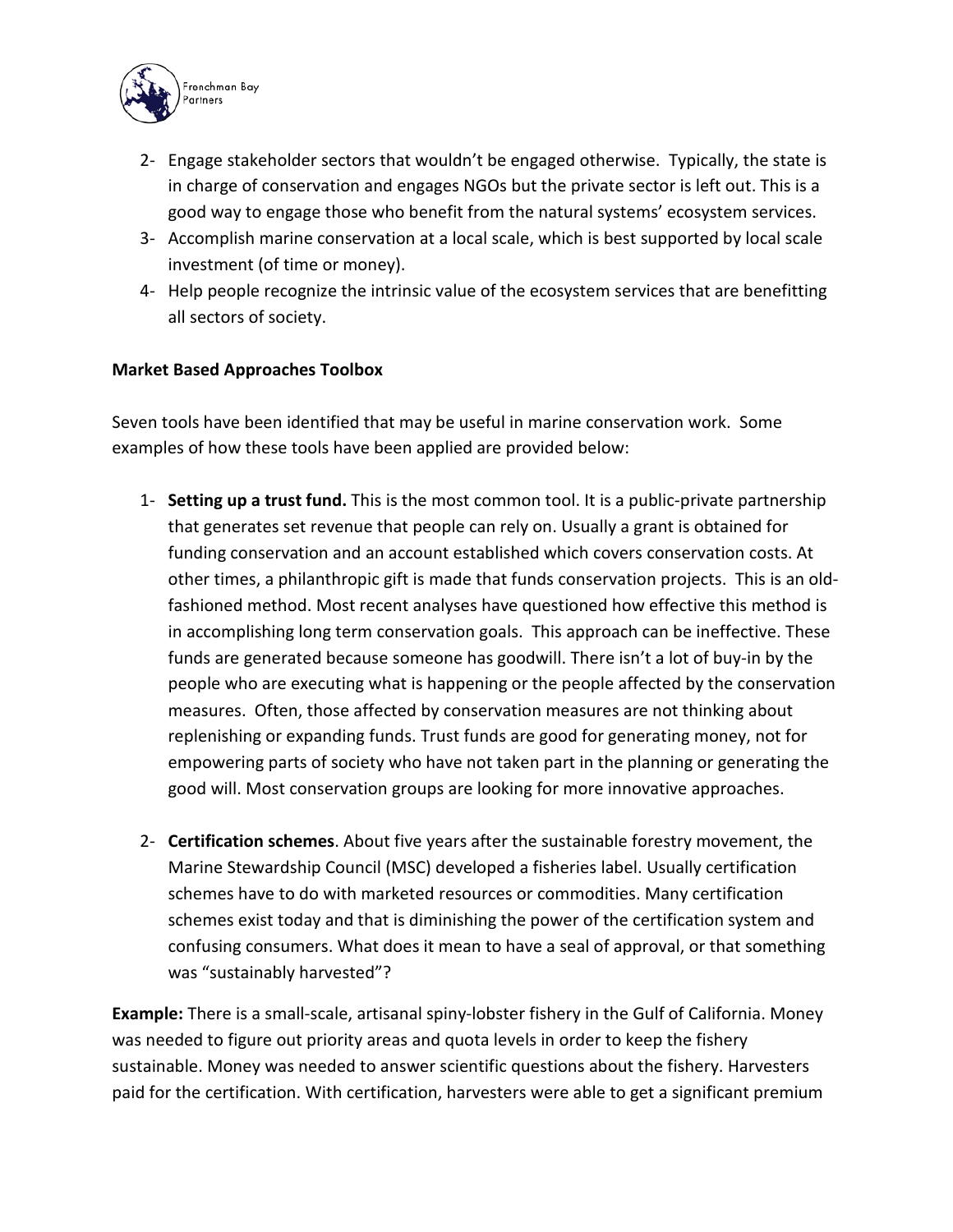

on their product which incentivized people to participate and follow the standards for conservation.

Certification schemes can have a negative effect on the producer if grocery stores advertise the standards but don't sell for premium. So oversight is necessary.

Sometimes, there are deals or contracts between retailers and individual operators with good practices. "Sustainable Fish Partnership" is one NGO that connects suppliers and retailers. They have their own set of criteria and they do constant monitoring and spot checks. Wal-Mart and Costco are huge retailers which are using this particular NGO to identify good providers and they do get a premium price for their products.

3- **ECO-Labeling or Seals of approval** (for hotels restaurants, resorts, cruise operations, etc that have sustainable practices). This idea is gaining traction where there is a community desire to get everyone up to speed on using resources sustainably and keep mega-corporations out.

**Example:** On the other side of Mexico where Cancun development is threatening to expand down the coast, the small town of Tulum is anxious to keep things smaller in scale with local ownership of businesses. The people there are trying to do things in a small-scale way, there are local seals of approval for business that are preserving shoreline, doing beach clean-ups, composting, etc. The certification allows for use of resources but encourages sustainable use. FBP could similarly provide seals of approval to businesses that are working sustainably.

4- **Biodiversity offsets.** Wherever there is development, there is an environmental impact statement, and regulators must assure that development does not cause too much damage. Inevitably there will be an impact on biodiversity. This inevitable impact can be countered by a biodiversity offset.

**Example:** If some eelgrass is lost due to development, that developer can offset it by restoring eelgrass (and more of it) somewhere else. There is a set of rules of determining equivalencies, so it does not necessarily have to be the same species. There are no marine biodiversity offsets established yet but may be coming in the future.

5- **Species banking.** This is a way for investors to get ahead of the game by buying up lands or marine areas, in order to be able to sell them in the future for the offset credit. A conservation banker can be sitting on land tracks, which investors can buy to offset for impacts of their development. These investors are conservation speculators, adding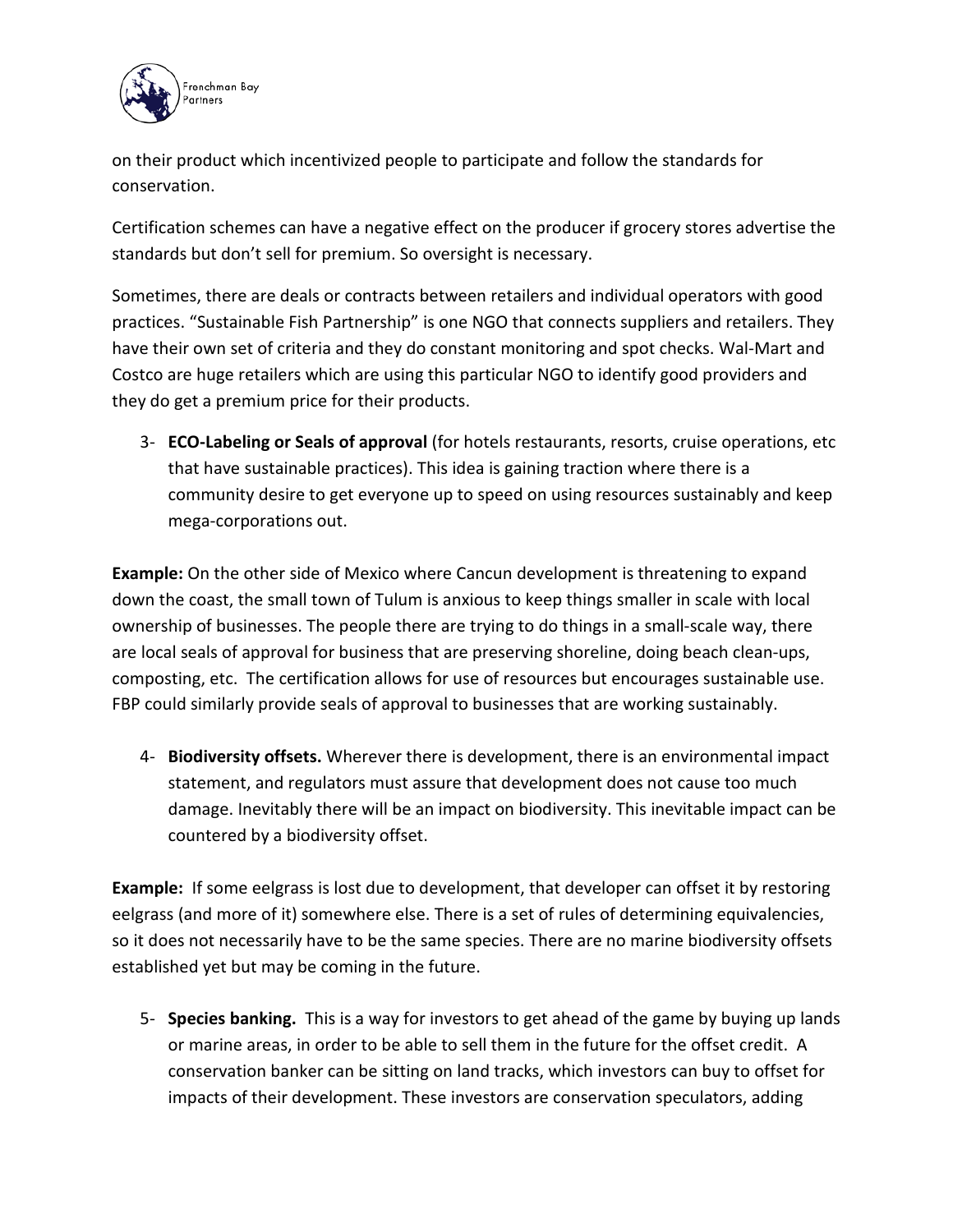

value to pristine land. The developer invests in the credits from the property, and cannot develop it. There has to be a regulatory framework for this to work. Sometimes the process *creates* a regulatory framework. Upon recognizing the value of these systems, people might impose local regulations that enable the offsets to take place. **Example:** A development which included the destruction of mudflats and eelgrass was offset by the creation of a marine protected area (MPA) with coral, which has much more biodiversity. The company provided the money to the government to set up, monitor and patrol the MPA. So, in this case there was no speculator, but the offset funds went to setting up the MPA.

6- **Payments for ecosystem services.** Ecosystem services are the things nature does for us for free. There are provisioning services, nature giving us materials and food, and there are regulatory services such as nutrient cycling, hydrological balance and pollination. What are these services worth? It is a burgeoning field. You can start to engage the beneficiaries in the protection of the habitats that are providing those services.

**Example:** The first example of this ever was in Costa Rica. There was a problem with the water supply. Sediment was getting into it. A community was going to have to build a plant to get sediment out. Conservationist suggested that farmers plant vegetative buffers, and paid out to the farmers annually for those services. It saved a lot of money, because the community didn't have to build a plant. This is value people understand.

**Another Example:** There was payment for marine ecosystem services in a marine park in the San Andreas archipelago in the middle of the Columbian Biosphere Reserve. They had very limited capacity to manage that area due to the set up of the local government, which was partly private and partly public. It hadn't been able to do enough to regulate land use. The beach in front of a resort area began to erode. Resort owners wanted to build jetties to keep sand there. The resort owners invested in an economic study which showed how important the beach is for their business, and the final report revealed that it is very important. A huge number answered a survey, and the results showed that people come for seven days, spend nine hours a day on the beach and don't do anything else. Agardy's team suggested to the resort owners that they let them look into why the sand is disappearing. The resorts owners funded a quick engineering study. The study found that an opening had been blasted into reef to allow access to the marina, created a change in currents. There were setbacks that were mysteriously breached; structures were built too close to beach. The biggest problem was that there wasn't sand being generated. What generates sand are grazing fish, particularly the parrot fish. It eats calcareous algae, and then it excretes sand. One parrot fish excretes a ton of sand per year. Parrot fish happened to be a newly targeted fishery. The solution they came up